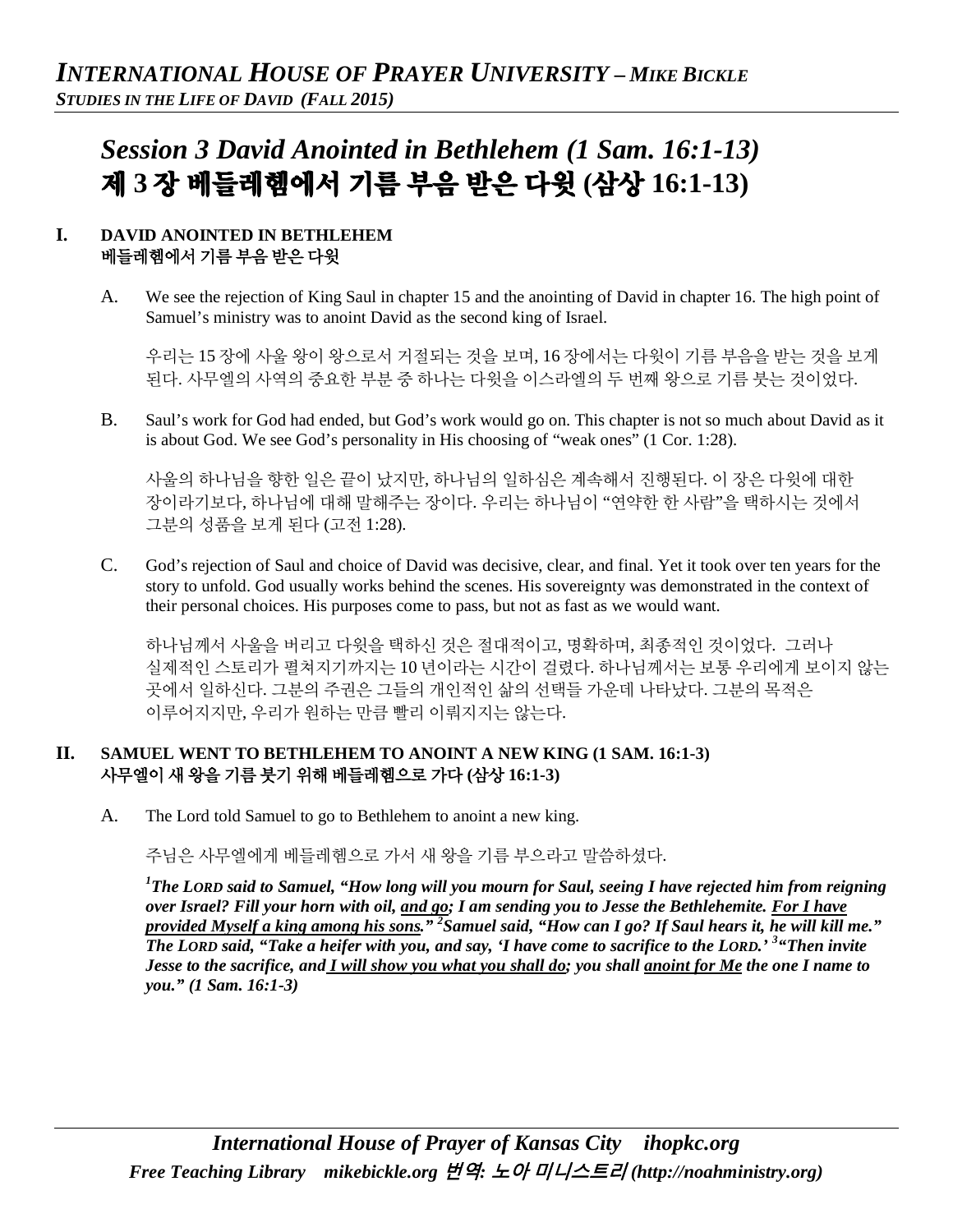**<sup>1</sup>** 여호와께서 사무엘에게 이르시되 내가 이미 사울을 버려 이스라엘 왕이 되지 못하게 하였거늘 네가 그를 위하여 언제까지 슬퍼하겠느냐 너는 뿔에 기름을 채워 가지고 가라 내가 너를 베들레헴 사람 이새에게로 보내리니 이는 내가 그의 아들 중에서 한 왕을 보았느니라 (한글 KJV: 내가 나를 위해 그의 아들들 가운데서 한 왕을 예비하였느니라 ) 하시는지라 **<sup>2</sup>** 사무엘이 이르되 내가 어찌 갈 수 있으리이까 사울이 들으면 나를 죽이리이다 하니 여호와께서 이르시되 너는 암송아지를 끌고 가서 말하기를 내가 여호와께 제사를 드리러 왔다 하고 **<sup>3</sup>** 이새를 제사에 청하라 내가 네게 행할 일을 가르치리니 내가 네게 알게 하는 자에게 나를 위하여 기름을 부을지니라 **(**삼상 **16:1-3)**

B. God's zeal and desire for David: The Lord raised David up as king for His pleasure and purpose. Samuel taught David that he was anointed as a king "for God" or for God's pleasure. He repeatedly used specific language denoting His zeal such as He sought *"for Himself"* (13:14); I have provided *"Myself"* (16:1) and you shall anoint *"for Me"* a king (16:3).

다윗을 향한 하나님의 열심과 갈망: 주님은 주신 자신의 기쁨과 목적을 위해 다윗을 왕으로 세우셨다. 사무엘은 다윗에게 그가 "하나님을 위해," 하나님의 기쁨을 위해 왕으로 기름부음을 받은 것을 가르쳤다. 하나님께서는 자신의 열심을 나타내는 특정한 언어를 반복적으로 사용하셨는데, 이는 다음과 같다. 여호와께서 "그의 마음에 맞는" 사람을 구하여 (13:14), 내가 "나를 위해" … 예비하셨으니라 (16:1), 그리고 네가 "나를 위하여" 한 왕을 기름 부으리라 (16:3).

*14The LORD has sought for Himself a man after His own heart (1 Sam. 13:14)* 

## **<sup>14</sup> …** 여호와께서 그의 마음에 맞는 사람을 구하여 **… (**삼상 **13:14)**

*1 For I have provided Myself a king among his sons. (1 Sam. 16:1)* 

**<sup>1</sup> …** 이는 내가 그의 아들 중에서 한 왕을 보았느니라 하시는지라 (한글 KJV: 내가 나를 위해 그의 아들들 가운데서 한 왕을 예비하였느니라) **(**삼상 **16:1)**

*3 …you shall anoint for Me the one I name to you." (1 Sam. 16:3)*

## **<sup>3</sup> …** 내가 네게 알게 하는 자에게 나를 위하여 기름을 부을지니라 **(**삼상 **16:3)**

C. David knew that he was chosen first for God, thus he responded by diligently seeking Him, longing to worship, love, and obey God and see His beauty (Ps. 27:4; cf. 18:1; 31:23; 36:8)

다윗은 자신이 무엇보다 하나님을 위해 택함을 받았음을 알았기에, 그는 성실하게 그분을 구하며, 하나님을 예배하고 사랑하고 순종하기를 갈망하며, 그분의 아름다움을 보기를 원했다 (시 27:4; 비교. 18:1; 31:23; 36:8).

*3 But know that the LORD has set apart for Himself him who is godly. (Ps. 4:3)* 

## **<sup>3</sup>** 여호와께서 자기를 위하여 경건한 자를 택하신 줄 너희가 알지어다 **… (**시 **4:3)**

D. The elders of city trembled when Samuel arrived in Bethlehem (16:4-5). They assumed that if a prophet visited them, it would be negative and to address their failure. Many people carry a residual guilt in their hearts so the very idea of receiving prophetic ministry unsettles them.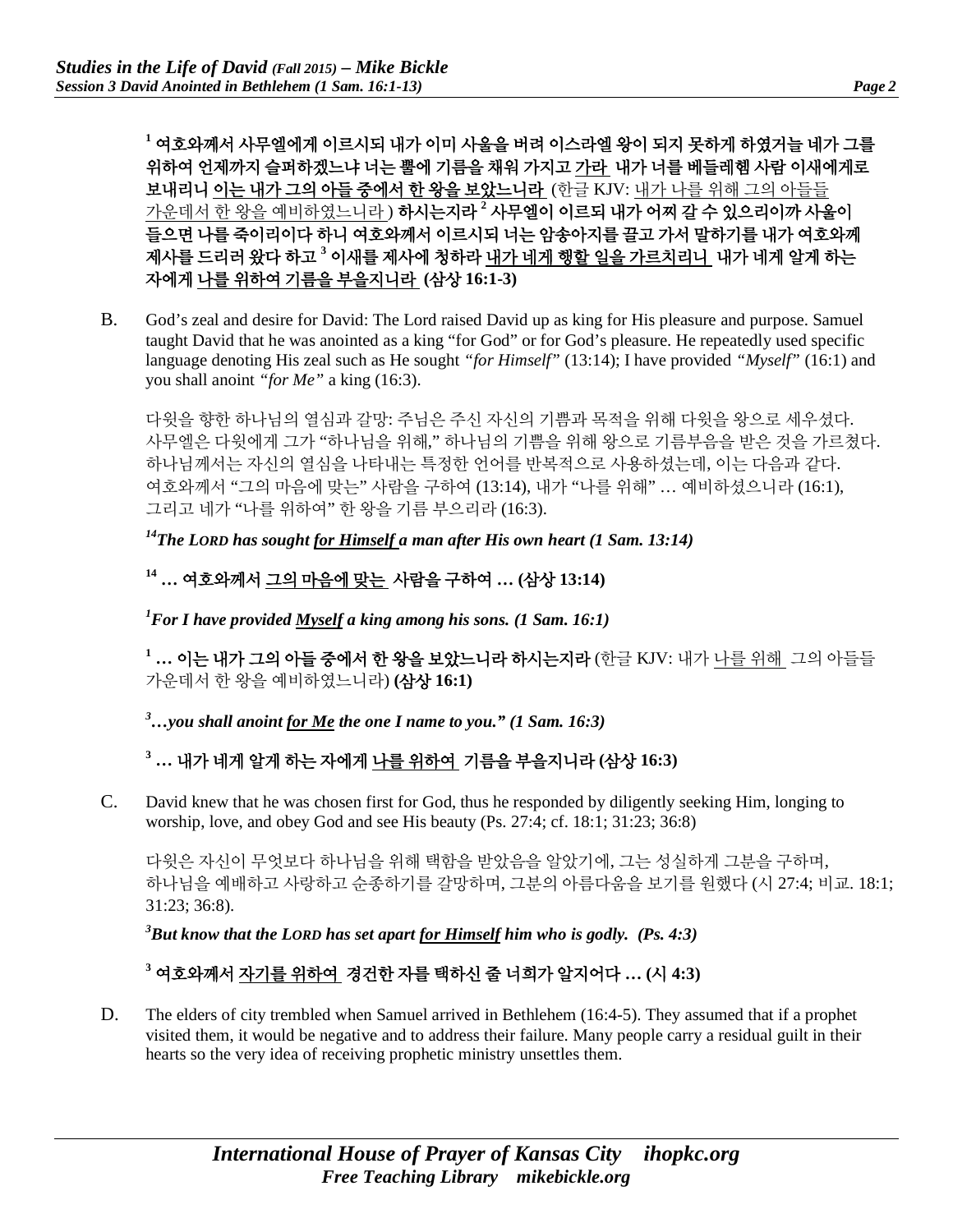성읍 장로들은 사무엘이 베들레헴에 도착했을 때 떨며 그를 맞았다 (16:4-5). 그들은 선지자가 그들을 방문하는 일은 부정적인 일이며 그가 그들의 실수에 대해 말할 것으로 생각했다. 많은 사람들은 마음에 남은 죄책감 때문에 예언적인 사역을 받는 것 자체를 불안하게 여긴다.

*4 So Samuel did what the LORD said, and went to Bethlehem. And the elders of the town trembled at his coming, and said, "Do you come peaceably?" 5 And he said, "Peaceably; I have come to sacrifice to the LORD. Sanctify yourselves, and come with me to the sacrifice." Then he consecrated Jesse and his sons, and invited them to the sacrifice. (1 Sam. 16:4-5)*

**<sup>4</sup>** 사무엘이 여호와의 말씀대로 행하여 베들레헴에 이르매 성읍 장로들이 떨며 그를 영접하여 이르되 평강을 위하여 오시나이까 **<sup>5</sup>** 이르되 평강을 위함이니라 내가 여호와께 제사하러 왔으니 스스로 성결하게 하고 와서 나와 함께 제사하자 하고 이새와 그의 아들들을 성결하게 하고 제사에 청하니라 **(**삼상 **16:4-5)**

## **III. THE LORD CORRECTED SAMUEL'S VIEW OF THE NEW KING (1 SAM. 16:6-11)**  사무엘의 새로운 왕에 대한 관점을 주님이 교정해주심 **(**삼상 **16:6-11)**

A. Samuel went to Bethlehem but without knowing all the details of God's will.

사무엘은 하나님의 뜻의 전부를 알지 못한 채 베들레헴으로 갔다.

*6 So it was, when they came, that he looked at Eliab and said, "Surely the LORD'S anointed is before Him." 7 But the LORD said to Samuel, "Do not look at his appearance or at his physical stature, because I have refused him. For the LORD does not see as man sees; for man looks at the outward appearance, but the LORD looks at the heart." 8 Jesse called Abinadab, and made him pass before Samuel. And he said, "Neither has the LORD chosen this one." 9 Then Jesse made Shammah pass by. And he said, "Neither has the LORD chosen this one." 10Thus Jesse made seven of his sons pass before Samuel. And Samuel said to Jesse, "The LORD has not chosen these." 11And Samuel said to Jesse, "Are all the young men here?" Then he said, "There remains yet the youngest, and there he is, keeping the sheep." Samuel said to Jesse, "Send and bring him. For we will not sit down till he comes here." (1 Sam. 16:6-11)*

**<sup>6</sup>** 그들이 오매 사무엘이 엘리압을 보고 마음에 이르기를 여호와의 기름 부으실 자가 과연 주님 앞에 있도다 하였더니 **<sup>7</sup>** 여호와께서 사무엘에게 이르시되 그의 용모와 키를 보지 말라 내가 이미 그를 버렸노라 내가 보는 것은 사람과 같지 아니하니 사람은 외모를 보거니와 나 여호와는 중심을 보느니라 하시더라 **<sup>8</sup>** 이새가 아비나답을 불러 사무엘 앞을 지나가게 하매 사무엘이 이르되 이도 여호와께서 택하지 아니하셨느니라 하니 **<sup>9</sup>** 이새가 삼마로 지나게 하매 사무엘이 이르되 이도 여호와께서 택하지 아니하셨느니라 하니라 **<sup>10</sup>** 이새가 그의 아들 일곱을 다 사무엘 앞으로 지나가게 하나 사무엘이 이새에게 이르되 여호와께서 이들을 택하지 아니하셨느니라 하고 **<sup>11</sup>** 또 사무엘이 이새에게 이르되 네 아들들이 다 여기 있느냐 이새가 이르되 아직 막내가 남았는데 (한글 KJV: 보소서 ) 그는 양을 지키나이다 사무엘이 이새에게 이르되 사람을 보내어 그를 데려오라 그가 여기 오기까지는 우리가 식사 자리에 앉지 아니하겠노라 **(**삼상 **16:6-11)**

B. *The LORD does not see as man sees*: Man looks at the outward appearance, but God looks at the decisions and intentions of the heart. This is one of most important statements in Scripture (v. 7).

주님이 보는 것은 사람과 같지 않으시다: 사람은 외모를 보지만, 하나님은 마음의 결정과 의도들을 보신다. 이는 성경에서 가장 중요한 부분 중의 하나이다 (7 절).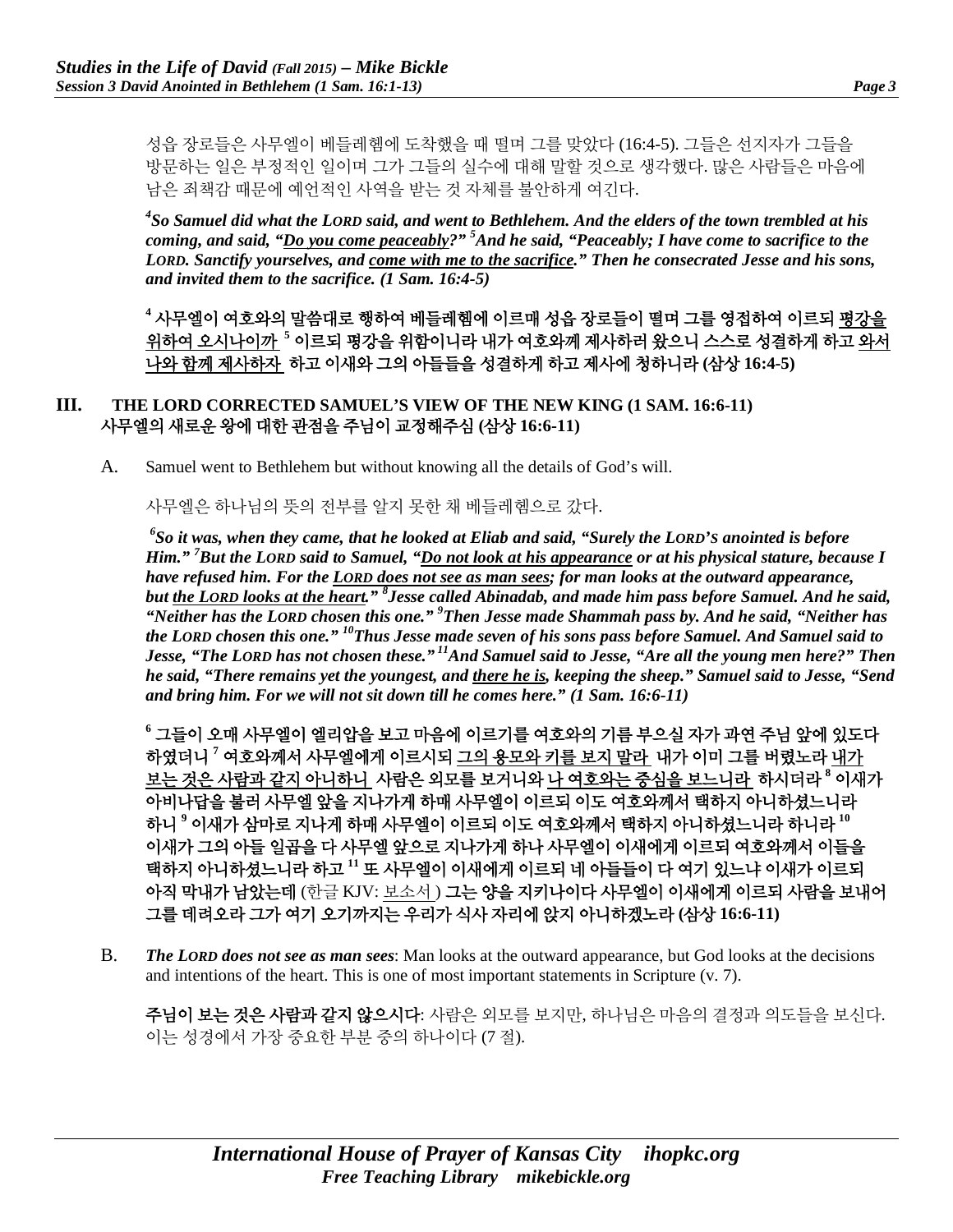C. *The LORD looks at the heart*: People measure themselves and others by *externals* (performance, gifting, achievement, money, position, etc.), while God measures by *internals* (goals, intentions, decisions, and movements of the heart toward God).

주님은 중심을 보신다: 사람들은 자신이나 다른 이들을 외적인 것으로 판단하지만 (능력, 은사, 성과, 돈, 위치, 등), 하나님은 내적인 것으로 판단하신다 (목적, 의도, 결정들, 하나님을 향한 마음의 움직임).

1. David's understanding of God's heart was formed by the truths that God revealed to Samuel about how God chose him. This dynamically affected David's view of himself.

다윗이 하나님의 마음에 대해 이해하고 있는 것은 하나님께서 그를 택하실 때 그분이 사무엘에게 알려주신 진리에 의해 형성되었다. 이는 다윗이 자신을 보는 관점에 큰 영향을 끼쳤다.

2. He saw himself as God's beloved (Ps. 60:5), as the apple of God's eye (Ps. 17:8), as one in whom God delighted (Ps. 18:19), and as one whom God treated with gentleness (Ps. 18:35).

그는 자신을 하나님의 사랑 받는 자로 여기며 (시 60:5), 하나님의 눈동자와 같이 보았으며 (시 17:8), 하나님이 기뻐하시는 자이며 (시 18:19), 자신을 주께서 온유함으로 대하시는 자로 알고 있었다 (시 18:35).

3. The Lord doesn't evaluate His people in the same way that others do, with accusation. A new paradigm to evaluating life, God define His people by the intentions of their heart. He sees our heart motives (1 Cor. 4:5) and our inner qualities (Ps. 29:2). The Lord calls forth beauty in His people, even in its budding virtues. The spirit of accusation hinders the heart.

주님은 자신의 백성을 판단하실 때 사람들이 하는 것처럼 그들을 정죄하지 않으신다. 이는 삶을 평가하는 새로운 패러다임인데, 하나님께서는 자신의 백성의 마음의 의도로 그들을 정의하신다. 그분은 마음의 동기를 보시며 (고전 4:5), 내면을 살피신다. 주님은 자신의 백성의 내면에서 싹트고 있는 작은 부분이라 할지라도, 그들 안에서 아름다움을 불러일으키신다. 정죄하는 것은 심령을 방해한다.

4. Sometimes we look at *negative externals* (our lack of gifting, or opportunity or position) and wrongly conclude that we have no future in God's purpose.

때로 우리는 **겉으로 보이는 부정적인 부분**을 보며 (우리의 은사가 부족하거나, 기회가 적고 위치가 낮은 것), 우리 자신이 하나님의 목적 안에서 아무런 미래가 없다고 잘못된 결론을 내리기도 한다.

D. *Do not look at his appearance*: his externals, as in performance, accomplishments, skills, position, wealth, failures, etc. An uneducated, rural farm boy is chosen as the Lord's anointed.

그 용모와 키를 보지 말라: 이는 그의 겉으로 드러나는 것, 역량과 성과, 기능, 위치, 부, 과거의 실패 등을 말한다. 교육받지 못하고 시골 농장에 살던 소년은 주님이 기름 부으시는 자로 택함을 받았다.

E. David found his primary identity (his sense of value and success) in who he was in his relationship with God. He measured his success in life by how much he grew in grace and by the measure to which he was empowered to walk in obedient love for God and meekness toward people.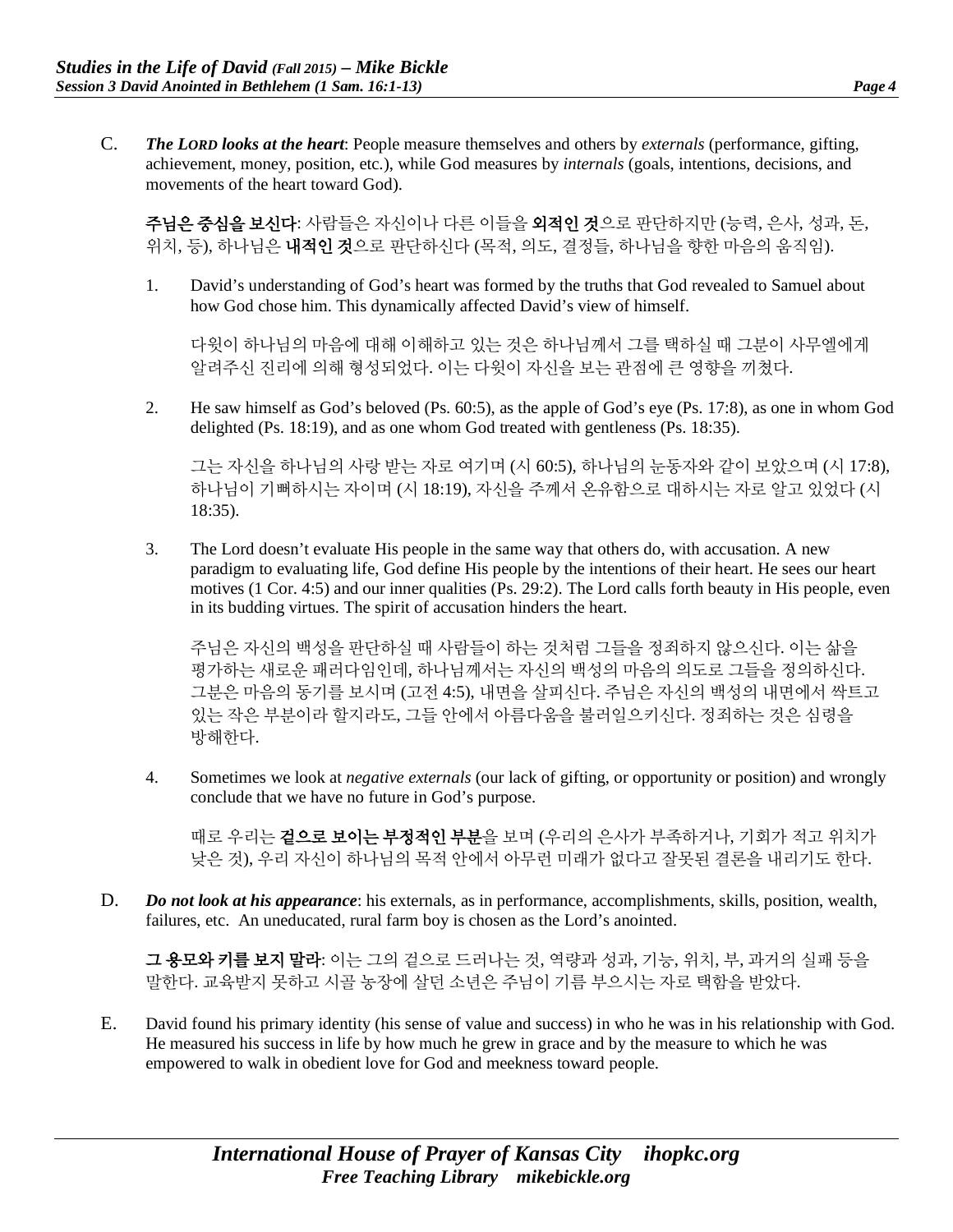다윗이 자신의 주요 정체성(가치관과 성공의 개념)을 발견한 것은 하나님과의 관계 안에서이다. 그는 자신의 삶의 성공을 평가할 때, 자신이 은혜 가운데 얼마나 성장했는지, 또 자신이 얼마나 하나님을 향한 순종적인 사랑과 사람들을 향한 온유함 가운데 행할 수 있었는지로 평가했다.

F. *Leadership Lesson*: God chooses differently than man by esteeming unknown people in unknown places for His purposes. We must not choose people with great gifts if they lack a servant spirit. Conversely, do not give up your calling because you have not had opportunity yet to walk in it.

리더십 강의: 하나님께서는 사람이 선택하는 것과는 달리, 알려지지 않은 사람들이 알려지지 않은 곳에서 그분의 목적을 섬겨나가는 것을 높이 여기신다. 우리는 어떤 사람이 엄청난 은사를 소유하고 있을지라도 종으로 섬기는 마음이 없다면 그를 선택해서는 안 된다. 반대로, 당신이 부르심 가운데 행할 기회를 얻지 못했을지라도 그 부르심을 포기하지 마십시오.

#### **IV. SAMUEL ANOINTS DAVID AS THE NEW KING OF ISRAEL (1 SAM. 16:11-13)**  사무엘이 다윗을 이스라엘의 새 왕으로 기름 부음 **(**삼상 **16:11-13)**

A. The Spirit of the Lord came upon David (16:13) as it had once rested on Saul (10:6, 10; 11:6). God worked in David's life—in his muscles and his mind. *Spirit* in Hebrew means breath or wind.

여호와의 영이 사울 위에 임했던 것처럼 (10:6, 10; 11:6), 다윗 위에 임했다 (16:13). 하나님께서는 다윗의 삶 가운데 임했으며, 그의 근육과 마음 위에 임하셨다. 히브리어로 성령(Spirit)은 숨(breath) 또는 바람을 의미한다.

*12So he sent and brought him in. Now he was ruddy, with bright eyes, and good-looking. And the LORD said, "Arise, anoint him; for this is the one!" 13Then Samuel took the horn of oil and anointed him in the midst of his brothers; and the Spirit of the LORD came upon David from that day forward. So Samuel arose and went to Ramah. (1 Sam. 16:12-13)*

**<sup>12</sup>** 이에 사람을 보내어 그를 데려 오매 그의 빛이 붉고 눈이 빼어나고 얼굴이 아름답더라 여호와께서 이르시되 이가 그니 일어나 기름을 부으라 하시는지라 **<sup>13</sup>** 사무엘이 기름 뿔병을 가져다가 그의 형제 중에서 그에게 부었더니 이 날 이후로 다윗이 여호와의 영에게 크게 감동되니라 사무엘이 떠나서 라마로 가니라 **(**삼상 **16:12-13)**

B. Some suggest that when a leader anointed someone, they were *pledging themselves* to the recipient. For example, when the elders of Judah (2 Sam. 2) or of Israel anointed David (2 Sam 5:3), they were making a commitment to David. When one was anointed by the command of God to be king, then it was God who was committing Himself to that new king.

어떤 사람은 리더가 어떤 이를 기름 붓는 것은 이를 받는 이에게 **맹세를 하는 것**이라고 말한다. 예를 들어, 유다의 장로들 (삼하 2 장) 혹은 이스라엘의 장로들이 (삼하 5:3) 다윗에게 기름 부었을 때, 이들은 다윗에게 헌신을 약속하는 것이었다. 어떤 사람이 하나님의 명령으로 왕으로 기름 부음을 받는 것은, 하나님이 이 새 왕을 세우시는 일에 있어 그에게 헌신을 하시는 것과 마찬가지였다.

C. *Leadership Lessons*: God knows where we are, and His timing is never late. God needs no help in locating "His Davids." We don't have to strive to get attention from the people in charge.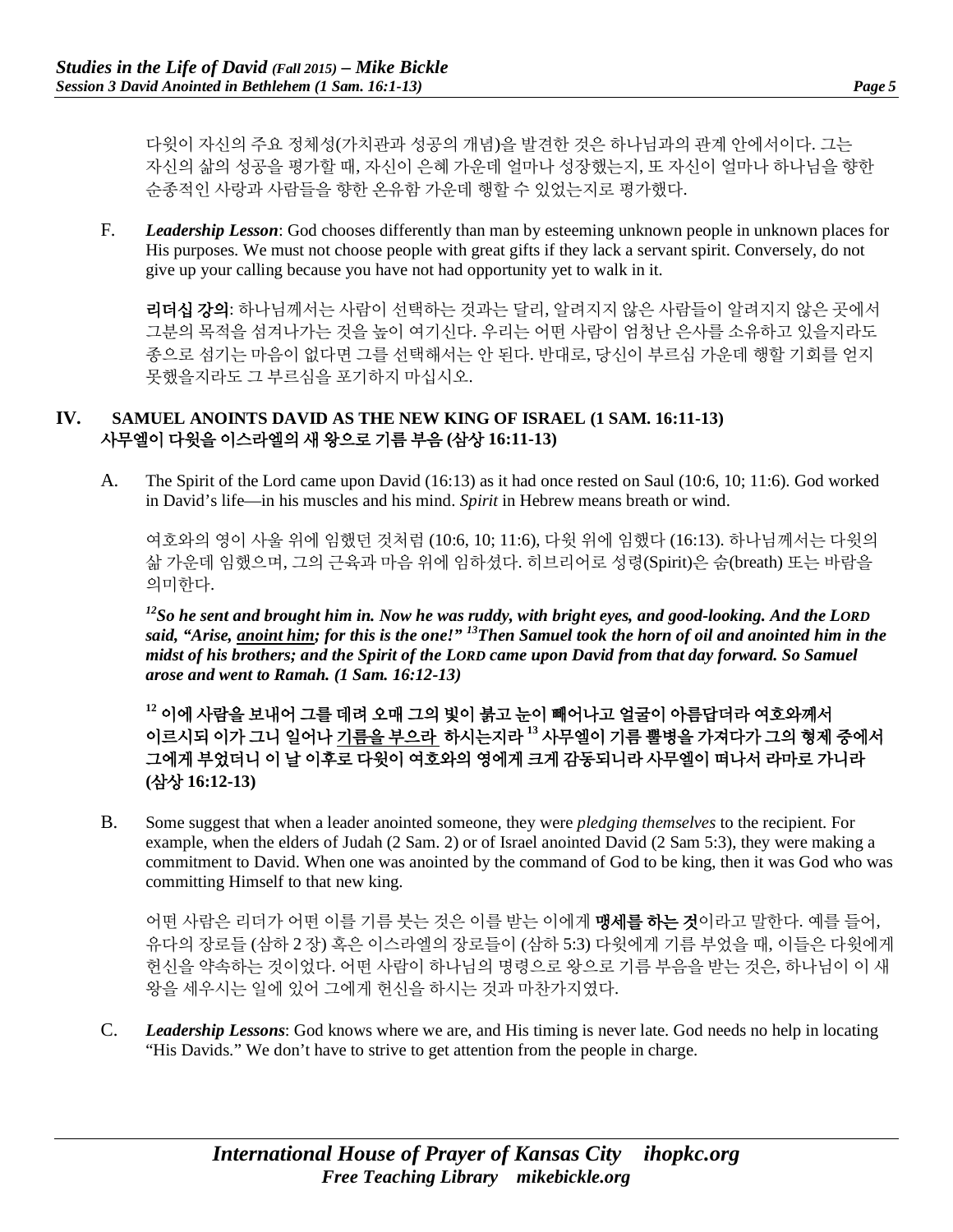리더십 강의: 하나님께서는 우리가 어디 있는지를 아시며, 그분의 시간은 절대 늦지 않는다. 하나님께서는 "자신의 다윗들"을 찾아내기 위해 아무런 도움이 필요 없다. 우리는 직책을 맡은 사람들로부터 관심을 끌기 위해 애쓸 필요가 없다.

1. Do not confuse offering oneself to serve with insisting on recognition or receiving a position of honor. Some people misapply this and "wait to be asked" to serve. The Scripture teaches us to be diligent in serving, yet not push or expect to receive more recognition or honor.

자기 자신을 섬기는 것에 드리는 것과, 인정받기를 원하거나 인정받는 직책을 얻는 것 사이를 혼동하지 말라. 어떤 이들은 이를 잘못 적용해서, 섬기는 것을 "요청받을 때까지 기다린다." 성경 말씀은 우리가 성실히 섬기되, 더 많은 인정과 명예를 얻기를 기대하거나 요구하지 말아야 함을 가르치고 있다.

2. When we seek to measure how much people value or honor our work, it can easily result in complaining. When we know that God sees us, then we can serve with a free spirit.

우리가 사람들이 우리의 일을 얼마나 가치 있게 여기는지를 평가하려고 할 때, 이는 쉽게 불평으로 이어지곤 한다. 하나님이 우리를 보고 계시는 것을 알고 있을 때, 우리는 자유하는 마음으로 섬길 수 있다.

## **V. DAVID ACCEPTED IN THE ROYAL COURT (16:14-23)** 다윗이 왕의 궁정으로 들어가게 됨 **(**삼상 **16:14-23)**

A. Note the two parallel statements: The Spirit rested *on* David (v. 13) and departed *from* Saul (v. 14). This theme was repeated four times (16:18; 18:12, 14, 28)—*the LORD was with David*. David delivered Saul from spiritual oppression and then Israel from Goliath, an oppressing giant.

대조를 이루는 두 설명을 주의 깊게 보라: 성령님이 다윗 **위에** 임하심 (13 절), 그리고 사울**로부터** 떠나심 (14 절). 네 번이나 반복되고 있는 주제가 있다 (16:18; 18:12, 14, 28) - **주님이 다윗과 함께 계심**. 다윗은 사울이 악령에 눌렸을 때 그를 구해줬으며, 거인 골리앗으로부터 억압받던 이스라엘을 구원했다.

*14The Spirit of the LORD departed from Saul, and a distressing spirit from the LORD troubled him. 15And Saul's servants said to him, "Surely, a distressing spirit from God is troubling you. 16Let our master now command your servants, who are before you, to seek out a man who is a skillful player on the harp. And it shall be that he will play it with his hand when the distressing spirit from God is upon you, and you shall be well." 17So Saul said to his servants, "Provide me now a man who can play well, and bring him to me." (1 Sam. 16:14-17)*

**<sup>14</sup>** 여호와의 영이 사울에게서 떠나고 여호와께서 부리시는 악령이 그를 번뇌하게 한지라 **<sup>15</sup>** 사울의 신하들이 그에게 이르되 보소서 하나님께서 부리시는 악령이 왕을 번뇌하게 하온즉 **<sup>16</sup>** 원하건대 우리 주께서는 당신 앞에서 모시는 신하들에게 명령하여 수금을 잘 타는 사람을 구하게 하소서 하나님께서 부리시는 악령이 왕에게 이를 때에 그가 손으로 타면 왕이 나으시리이다 하는지라 **<sup>17</sup>** 사울이 신하에게 이르되 나를 위하여 잘 타는 사람을 구하여 내게로 데려오라 하니 **(**삼상 **16:14-17)**

B. *The Spirit departed from Saul*: Saul's character gradually became worse. He went from being a national hero to becoming despondent and melancholic to becoming an angry, murderous tyrant. The Spirit had come on Saul in the beginning of his reign about 25 years earlier (10:6, 10; 11:6).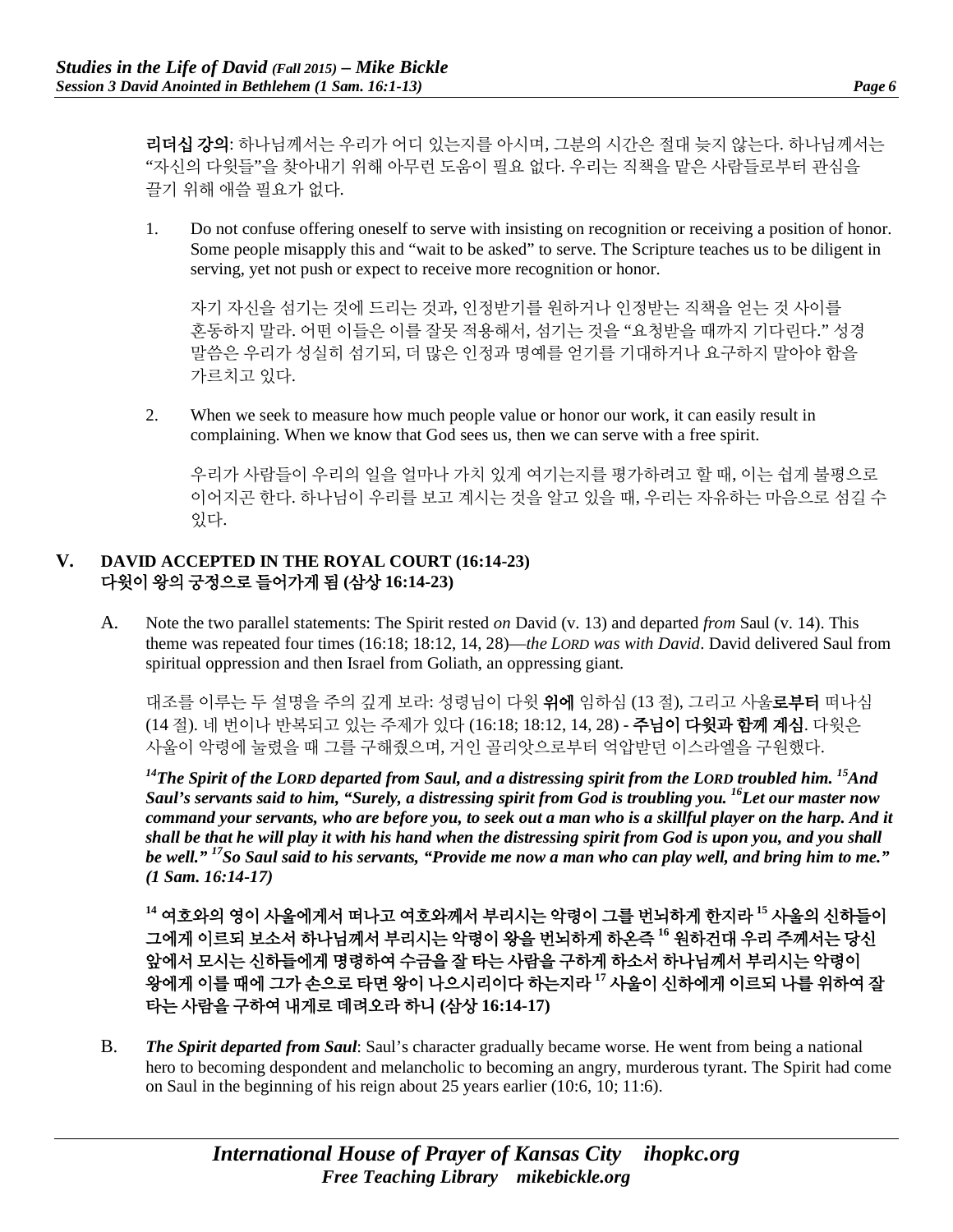여호와의 영이 사울에게서 떠나고: 사울의 성품은 점점 안 좋아지고 있었다. 그는 국가의 영웅에서 낙담하고 우울한 사람으로, 그리고 분노하며 사람을 죽이는 폭군으로 변해가고 있었다. 여호와의 영은 25 년 전 사울이 통치를 시작하던 초기에 그 위에 임했었다 (10:6, 10; 11:6).

C. *A distressing spirit*: The Lord allowed Saul to be demonically oppressed as an expression of divine judgment on Saul's stubborn rebellion. His servants rightly regarded this as punishment from God.

악령: 주님은 사울의 고집스런 반역에 대한 심판으로, 그가 악한 영에 눌리는 일을 허락하셨다. 그의 종들은 이를 하나님의 심판으로 제대로 판단했다.

D. *Seek out a skillful harpist*: Saul's servants urged him to commission them to find a musician to play for him during his attacks. They rightly believed this would bring relief to Saul's oppression. Therefore, Saul ordered them to search for someone who could play well. Anointed music was known as a catalyst to release the activity of the Spirit (1 Sam 10:5; 2 Kgs. 3:15).

수금을 잘 타는 사람을 구함: 사울의 종들은 그가 악한 영의 공격을 받을 때 악기 연주하는 자를 찾아오도록 명령할 것을 사울에게 권유했다. 그들은 이것이 사울이 눌린 것으로부터 자유케 될 것을 올바르게 믿고 있었다. 이로 인해 사울은 그들에게 악기를 잘 연주하는 자를 찾아오라고 명령했다. 기름 부음 받은 연주자는 성령님의 일하심이 부어지도록 하는 것으로 알려져 있었다 (삼상 10:5; 왕하 3:15).

E. One of Saul's servants already knew of David's skill in music (v. 18). God opened doors to the royal court without David trying to push the door open.

사울의 종들 중 한 명은 다윗이 뛰어난 연주자인 것을 이미 알고 있었다 (18 절). 하나님께서는 다윗이 열려고 노력하지도 않은 왕의 궁정의 문을 여셨다.

*18One of the servants answered and said, "Look, I have seen a son of Jesse the Bethlehemite, who is skillful in playing, a mighty man of valor, a man of war, prudent in speech, and a handsome person; and the LORD is with him." 19Therefore Saul sent messengers to Jesse, and said, "Send me your son David, who is with the sheep." 20And Jesse took a donkey loaded with bread, a skin of wine, and a young goat, and sent them by his son David to Saul. (1 Sam. 16:18-20)*

**<sup>18</sup>** 소년 중 한 사람이 대답하여 이르되 내가 베들레헴 사람 이새의 아들을 본즉 수금을 탈 줄 알고 (한글 KJV: 솜씨 있게 하프를 탈 줄 알고) 용기와 (한글 KJV: 강하고 용맹한 자요) 무용과 (한글 KJV: 전사요) 구변이 있는 준수한 자라 여호와께서 그와 함께 계시더이다 하더라 **<sup>19</sup>** 사울이 이에 전령들을 이새에게 보내어 이르되 양치는 네 아들 다윗을 내게로 보내라 하매 **<sup>20</sup>** 이새가 떡과 한 가죽부대의 포도주와 염소 새끼를 나귀에 실리고 그의 아들 다윗을 시켜 사울에게 보내니 **(**삼상 **16:18-20)**

1. *Skillful in playing*: David was an accomplished musician, anointed even for Saul's comfort.

솜씨있게 하프를 탈 줄 알고: 다윗은 뛰어난 연주자였으며, 사울을 위로할 수 있을 정도의 기름 부음을 받은 자였다.

2. *Mighty man of valor*: David was both brave and successful in facing danger. The two exploits of killing the lion and the bear justify calling him a mighty, valiant man.

강하고 용맹한 자: 다윗은 용맹할 뿐만 아니라 위험 앞에서도 잘 대처하는 자였다. 사자와 곰을 죽인 그의 업적은 그를 강하고 용맹한 자로 불리게 했다.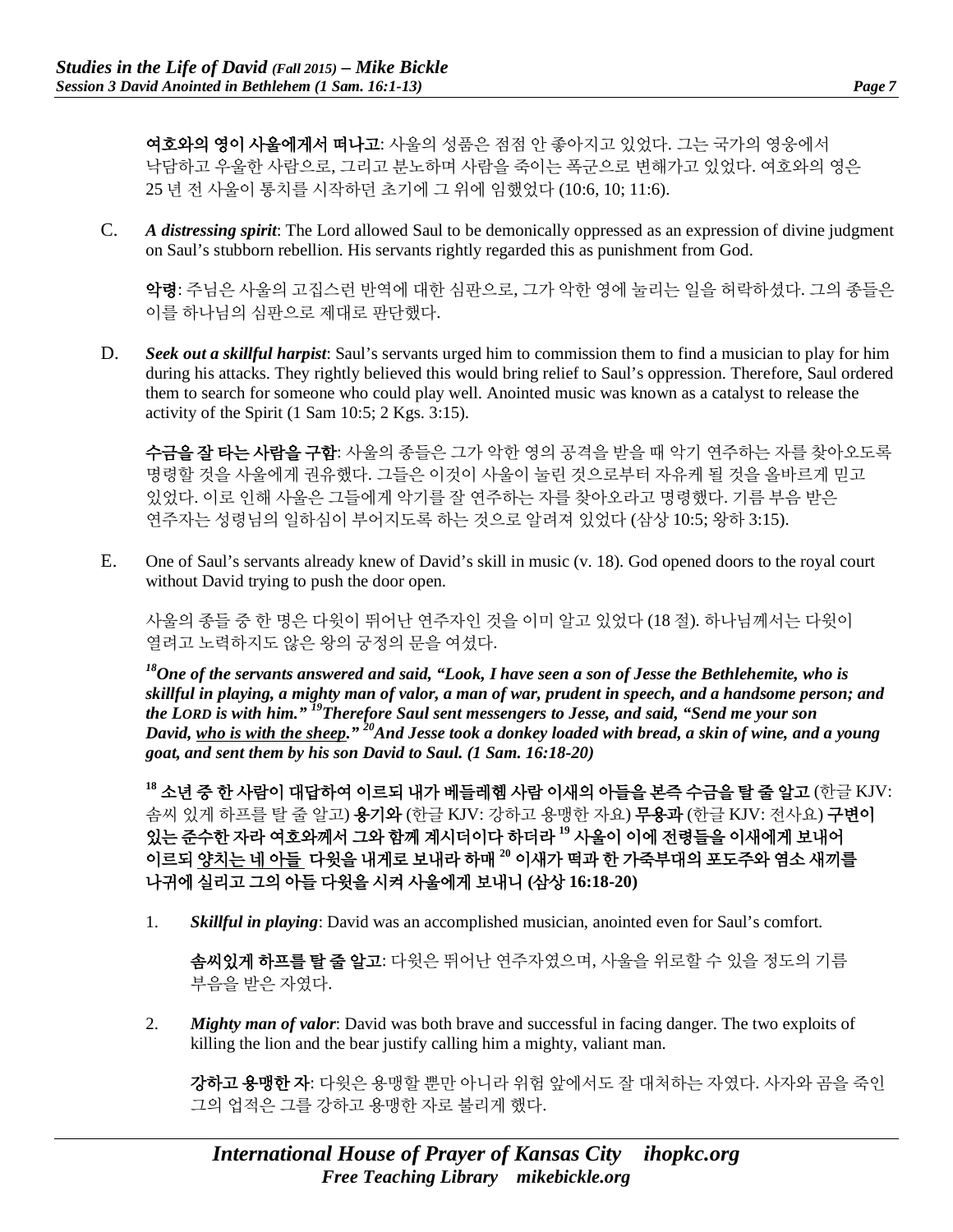3. *Man of war*: Possibly David fought marauding Philistines on occasion while tending sheep.

전사: 다윗은 아마도 양을 돌보던 중 가끔 약탈하는 블레셋인들과 싸웠을 것이다.

4. *Prudent in speech*: David was skilled in speaking and thus in building relationships.

구변이 있는: 다윗은 언변에 능숙했고, 따라서 관계를 맺어나가는데 능숙했다.

5. *Handsome*: David being handsome included him being in good physical condition.

준수한: 다윗은 신체가 튼튼할 뿐만 아니라 준수한 외모를 가지고 있었다.

6. *The LORD is with him*: The presence of God was evident in David's life.

여호와께서 그와 함께 계시더이다: 하나님의 임재는 다윗의 삶 가운데 명확하게 드러나고 있었다.

F. *Send me your son David*: Hearing of David's outstanding abilities, Saul asked Jesse to send David to him. David impressed Saul, and the king requested him to stay with him permanently.

네 아들 다윗을 내게로 보내라: 다윗의 뛰어난 능력들을 듣고는, 사울은 이새에게 다윗을 자신에게 보낼 것을 요청했다. 다윗은 사울을 감동시켰으며, 이 왕은 다윗에게 자신과 함께 계속해서 머물 것을 요청했다.

G. *David stood before him*: To stand before the king (v 21) means to enter into his service (Gen 41:46). David became one of Saul's armor bearers after being accepted into Saul's court.

다윗이 그 앞에 모셔 서매: 왕 앞에 모셔 섰다는 것은 (21 절) 그가 고용되었음을 말한다 (창 41:46). 다윗은 사울의 궁에 머무는 것이 허락된 후, 사울의 무기 드는 자 중의 하나가 되었다.

*21So David came to Saul and stood before him. And he loved him greatly, and he became his armorbearer. 22Then Saul sent to Jesse, saying, "Please let David stand before me, for he has found favor in my sight." 23And so it was, whenever the spirit from God was upon Saul, that David would take a harp and play it with his hand. Then Saul would become refreshed and well, and the distressing spirit would depart from him. (1 Sam. 16:21-23)*

**<sup>21</sup>** 다윗이 사울에게 이르러 그 앞에 모셔 서매 사울이 그를 크게 사랑하여 자기의 무기를 드는 자로 삼고 **<sup>22</sup>** 또 사울이 이새에게 사람을 보내어 이르되 원하건대 다윗을 내 앞에 모셔 서게 하라 그가 내게 은총을 얻었느니라 하니라 **<sup>23</sup>** 하나님께서 부리시는 악령이 사울에게 이를 때에 다윗이 수금을 들고 와서 손으로 탄즉 사울이 상쾌하여 낫고 악령이 그에게서 떠나더라 **(**삼상 **16:21-23)**

1. Saul invited his successor into his inner court. It was God's purpose for David to spend a season at the court; therefore the Lord inclined Saul's heart toward David.

사울은 자신의 뒤를 이을 자를 자신의 궁 안으로 초청했다. 다윗이 왕의 궁정에 머무르는 시간을 가지는 것은 다윗을 향한 하나님의 목적이었다. 따라서 주님은 사울의 마음이 다윗에게 향하도록 하셨다.